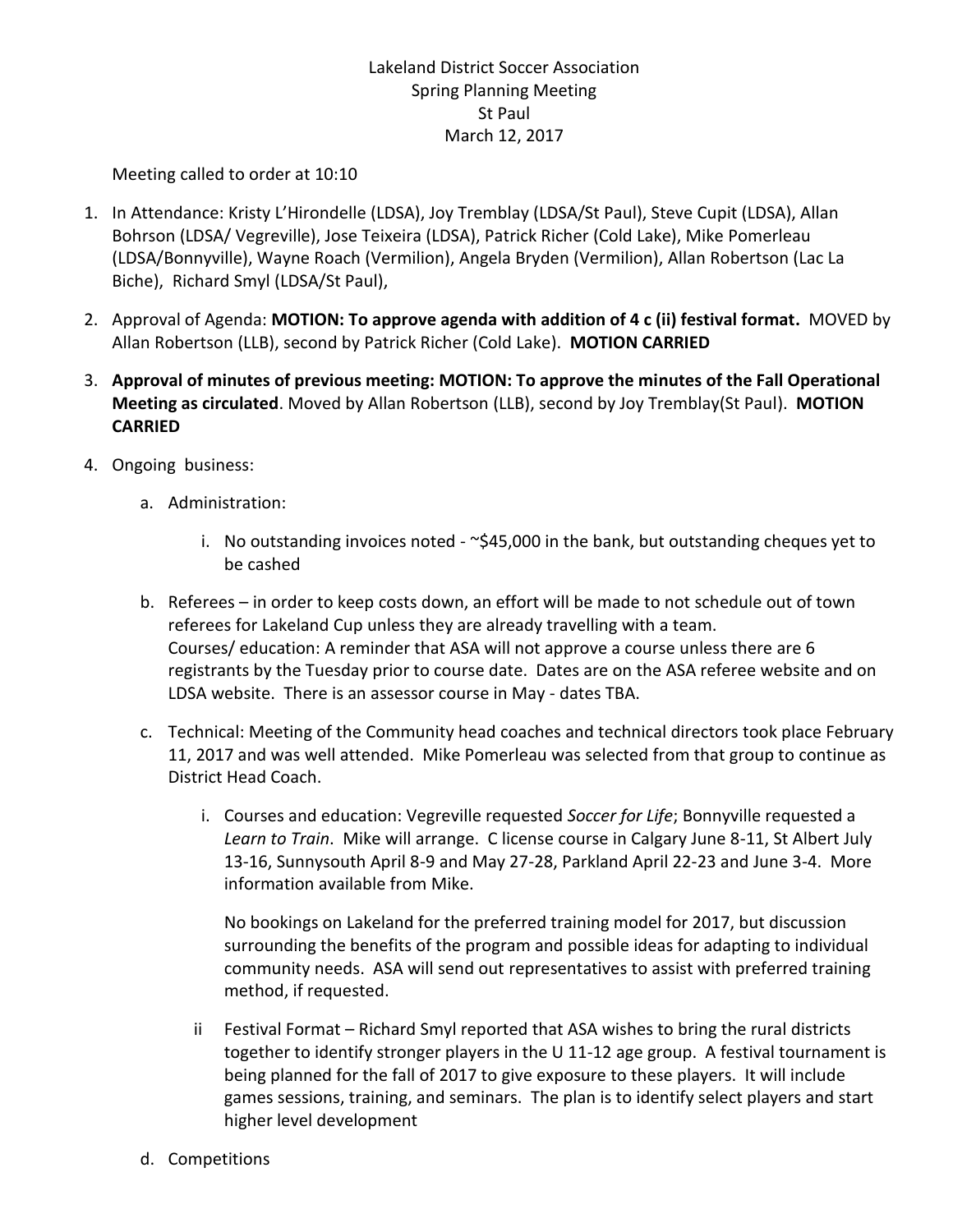- i. Outdoor Kristy will continue as stats coordinator. Referee scheduling will continue to be the responsibility of the host community referee director. This is as per last year.
- ii. Outdoor Lakeland Cup dates are : June 16-18 U12 and U18 in Vermilion June 23-25 U14 and U16 in Vegreville. St Paul was asked to act as back up site for both. Referee coordinators will be appointed for both, usually from the host community
- iii. Outdoor Provincials  $-150<sup>th</sup>$  anniversary of Canada CASA is to host all tier 4 rural provincials (u12 to U18) July 7-9. ASA has agreed to have one community host all ages and genders every four years, with normal bids to host for three years in between. Tier 3 provincials August 11-13

Indoor Provincials – LLC very successful. Thank you to Cold Lake for hosting. Teams attending: BV U12 boys; CL U12 girls; CL u14 boys; LLB U 14 girls; CL U 16 boys; LLB U16 girls; CL U18 boys; Veg U 18 girls. Good luck to all teams

- iv. Tournaments- sanctioning must be obtained through Kristy. Concern and discussion surrounding conflicting dates for Vermilion and St Paul Mini tournaments. Agreed to trial both on May 27 (U8-U10). Dates are as follows: Vermilion 3v3 May 13 (U8-U12), Vermilion mini May 27 (U6-U8) and 28 (U10), St Paul Mini May 27 (U8-U10); Bonnyville mini wetlands June 10 (U6-U10); CAMROSE is June 2-4.
- 5. New Business
	- a. Mini program. Mike Pomerleau provided information regarding the mini game guidelines. This information is to be sent to the referees as well. THESE NUMBERS WERE AGREED UPON TWO YEARS AGO BY THE MEMBERSHIP SO THAT COACHES AND REFEREES WOULD BE ON THE SAME PAGE FOR TOURNAMENTS AND GAMES!
		- U4/U6 4 v 4 NO KEEPER
		- U8 5 V 5 SWEEPER KEEPER
		- U10 7 v 7 INCLUDES KEEPER
		- U12 8 V 8 INCLUDES KEEPER
	- b. CRC and NCCP Kristy is still chasing for these at the last minute. THESE MUSST BE INCLUDED WITH ROSTER INFORMATION
	- c. ASA Meeting next meeting is April 21- 23 in Edmonton. Please advise Kristy if you are attending.
	- d. Bonnyville Soccer Association White paper BSA requested consideration of overage players for U18. There was discussion of this request.

**MOTION: LDSA should not deviate from ASA age group or overage deadlines and guidelines**. Moved by Al Bohrson (Veg); second Patrick Richer (Cold Lake). **CARRIED**

- 6. Calendar of Events
	- a. **Outdoor admin**:

Player registration fees to office May 15